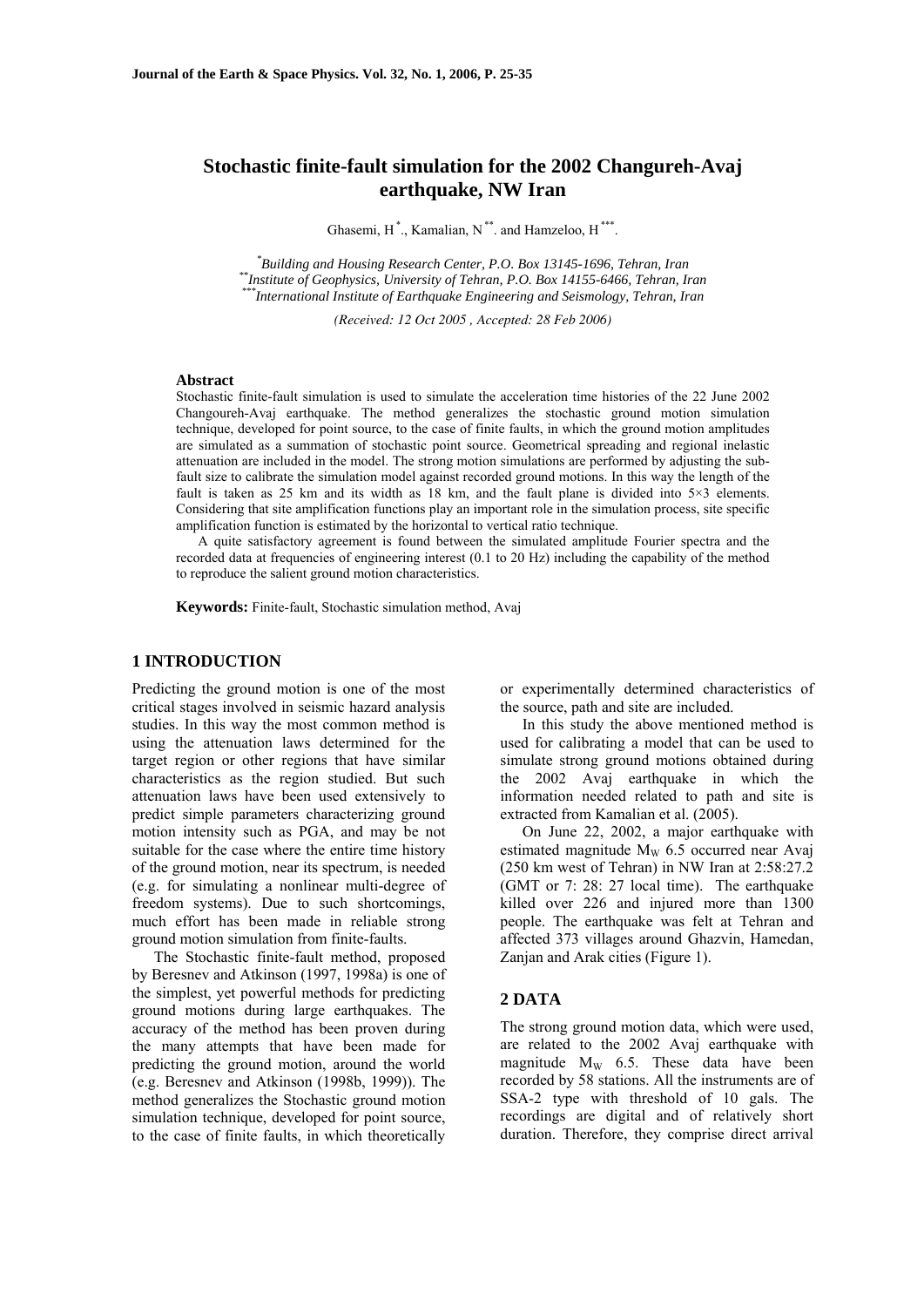with larger amplitudes.

Through recorded accelerograms during the main shock, 27 accelerograms recorded at Avaj, Abegarm, Shirinsou, Abhar, Bahar, Darsjin, Kabodar-ahang, Razan and Razeghan, stations installed at distances ranging from 28 up to 100 km with respect to the epicenter of the earthquake examined were used to calibrate a model for strong ground motion simulation using the Stochastic Finite-fault Method.

The original digitized accelerograms have been processed following a standard procedure.

The corrected acceleration, velocity and displacement were obtained after applying instrument correction, baseline correction and band pass filtering. Table 1 lists the salient features of these stations while their geographical locations are shown in figure 1. Maximum accelerations equal to 429  $\text{cm.s}^{-2}$  and 455  $\text{cm.s}^{-2}$ for the two horizontal components and 292 cm.s<sup>-2</sup> for the vertical component were recorded at Avaj station.

Figure 2 shows the uncorrected and corrected traces recorded at the Avaj station.



**Figure 1.** Location of strong ground motion stations and epicenter of Avaj earthquake.

| <b>STATION</b>      | Coordinate |       | $C.P.G.A (m.s-2)$ |        |        | $C.P.G.V (m.s-1)$ |        |        |
|---------------------|------------|-------|-------------------|--------|--------|-------------------|--------|--------|
|                     | E          | N     | L                 | v      | T      | L                 | V      | т      |
| ABEGARM             | 49.28      | 35.75 | 1.2604            | 0.4893 | 1.3163 | 0.1101            | 0.0385 | 0.0978 |
| <b>AVAJ</b>         | 49.22      | 35.58 | 4.6260            | 2.7112 | 4.3217 | 0.2181            | 0.1003 | 0.2025 |
| <b>RAZAN</b>        | 49.03      | 35.38 | 1.8688            | 1.2544 | 2.0153 | 0.1099            | 0.0481 | 0.0934 |
| <b>SHIRINSO</b>     | 48.46      | 35.50 | 1.7550            | 0.8726 | 1.2639 | 0.0831            | 0.0397 | 0.0562 |
| <b>DARSCHIN</b>     | 49.23      | 36.03 | 0.5573            | 0.4479 | 0.7569 | 0.0381            | 0.0300 | 0.0402 |
| <b>KABODARAHANG</b> | 48.72      | 35.20 | 0.8469            | 0.6899 | 1.6532 | 0.0604            | 0.0310 | 0.0545 |
| <b>BAHAR</b>        | 48.43      | 34.90 | 0.3318            | 0.1727 | 0.3950 | 0.0157            | 0.0134 | 0.0236 |
| <b>KHARAGHAN</b>    | 49.95      | 35.33 | 0.3683            | 0.1999 | 0.4724 | 0.0208            | 0.0115 | 0.0209 |
| <b>ABHAR</b>        | 49.22      | 36.15 | 0.3701            | 0.2820 | 0.7365 | 0.0495            | 0.0419 | 0.0756 |

**Table 1.** The coordinates of recoding strong ground motion used.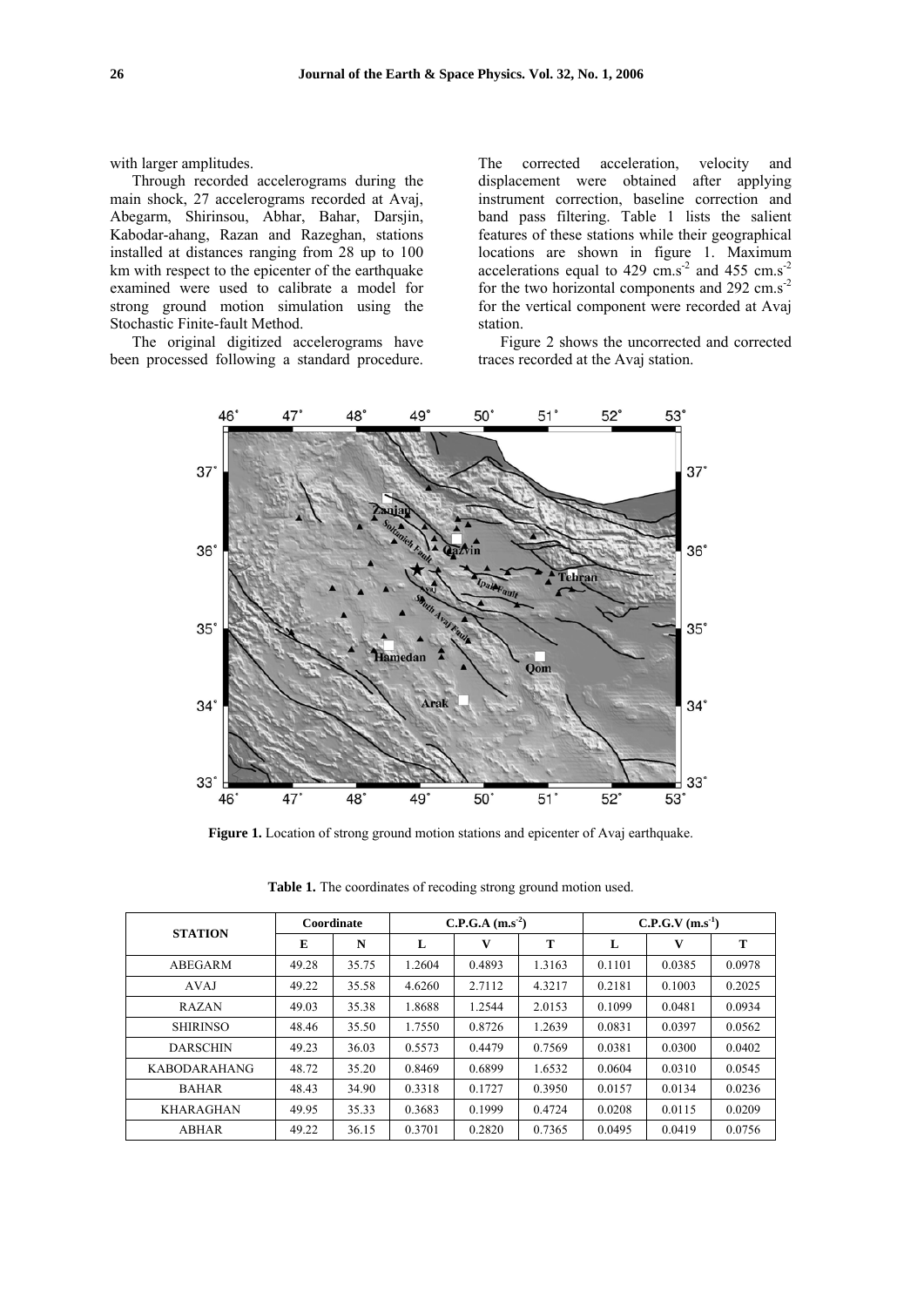

**Figure 2.** The uncorrected (upper 3 rows) and corrected (lower 3 rows) acceleration, velocity and displacement time histories for Avaj station.

### **3 METHOD**

The basis of the Stochastic method relies on the works of Hanks and McGuire (1981), who combined seismological models of the spectral amplitude of ground motion with the engineering notion that high-frequency motions are basically random (Boore 1983).

In the finite fault method, simulations of some weak earthquakes caused by subfaults, which constitute a major fault, are presented as an approach to predict the near field ground motions.

A major fault is divided into N subfaults, considered as a point source with an ω-square spectrum, which can be fully defined by two parameters: the seismic moment and the corner frequency of the subfault spectrum.

The seismic moment of each subfault,  $m_0$  can be calculated using equation (1).

$$
m_0 = \Delta \sigma \Delta l^3 \tag{1}
$$

where  $\Delta \sigma$  is the stress parameter and  $\Delta l$  is the subfault size (Beresnev and Atkinson, 1997 and 1998a). The subfault corner frequency,  $f_c$  can be obtained using equation (2).

$$
f_c = \frac{k \beta}{\Delta l} \tag{2}
$$

Where k is the spectral decay parameter and  $\beta$ is the shear wave velocity.

Ground motions of each subfault are added together considering a proper delay time to obtain the ground motion from the entire fault as:

$$
a(t) = \sum_{j=1}^{nw} \sum_{i=1}^{n\ell} a_{ij}(t + \Delta t_{ij})
$$
 (3)

where nl and nw are the number of subfaults along the length and width of the main fault, respectively,  $\Delta t_{ii}$  is the relative delay time from the radiated wave from the ij subfault to reach the observation point. The heterogeneity of the fault can be considered in the calculation of the seismic moment of each subfault, based on the relative amount of slip of each subfault (Motazedian and Atkinson, 2004).

The Stochastic finite fault simulation contains effects of rupture geometry, heterogeneous slipping distribution, directivity effect, etc (Beresnev and Atkinson, 1998b), in this manner the Fourier amplitude spectrum of ground motion,  $A(\omega)$  is represented as: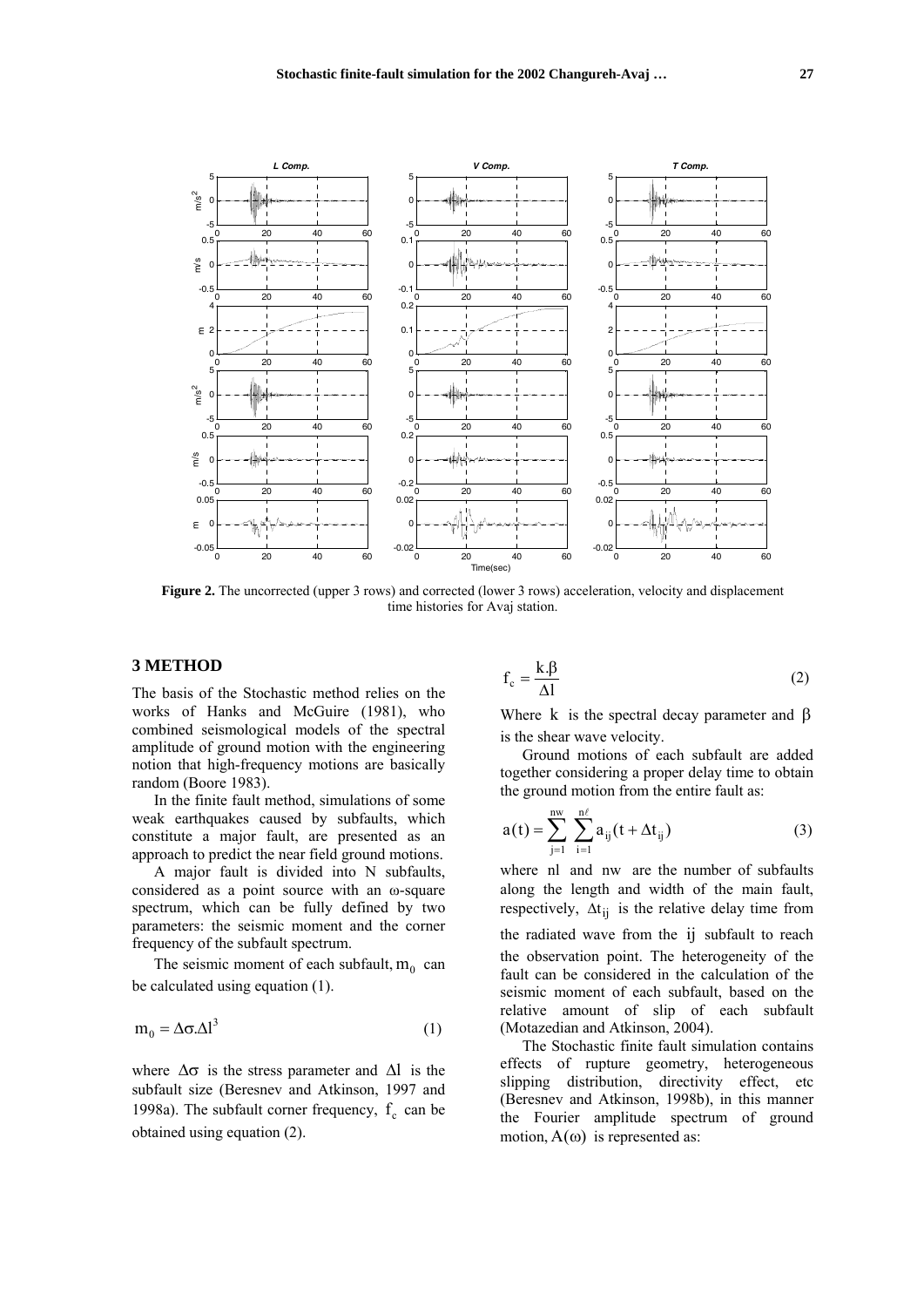$$
A(\omega) = 2\omega^2 \cdot S(\omega) \cdot P(\omega) \cdot e^{\omega R / 2Q\beta}
$$
 (4)

where  $\omega$  is the angular frequency, R is the hypocenral distance and  $β$  is the shear wave velocity. In the above equation, S  $(\omega)$ , accounts for the effects of the seismic source, P (ω) accounts for the spectral cut-off over a certain frequency and the last phrase represents the exponentially decay of the ground motion amplitude by increasing hypocentral distance proportional to quality factor of shear waves,  $Q_8$ .

# **4 MODELING PARAMETERS**

In the methodology of Beresnev and Atkinson (1997, 1998a) modelling of the finite source requires information on the orientation and the dimensions of the fault plane, as well as information on the dimensions of the subfaults. Based on spatial distribution of aftershocks, the length of the fault was taken as 25 km and its width as 18 km. According to equation (5) proposed by Beresnev and Atkinson (1998b) for determining subfault size, the fault plane was divided into 5×3 elements.

$$
Log(\Delta l) = 2 + 0.4M \tag{5}
$$

where  $\Delta l$  is the subfault size and M is the moment magnitude.

The selected fault model is depicted in figure 3.

Regarding the strike and dip of the causative fault, there is controversy among the articles published as shown in table 2. Nevertheless, the values mentioned in table 2 were tested and the best results were obtained due to the values proposed by Hamzehloo (2005).



**Figure 3.** Surface projection of the assumed causative fault with reported epicenters by BHRC and IGTU.

**Table 2.** Values determined based on several studies for strike and dip for causative fault of 2002 Avaj earthquake.

|           | <b>Strike</b> | Dip | Ref.                  |  |  |
|-----------|---------------|-----|-----------------------|--|--|
|           | 100           | 26  | Hosseini et al (2002) |  |  |
|           | 118<br>53     |     | Hamzeloo (2005)       |  |  |
|           | 123           | 53  | ERI (2002)            |  |  |
| 117<br>52 |               |     | <b>USGS</b>           |  |  |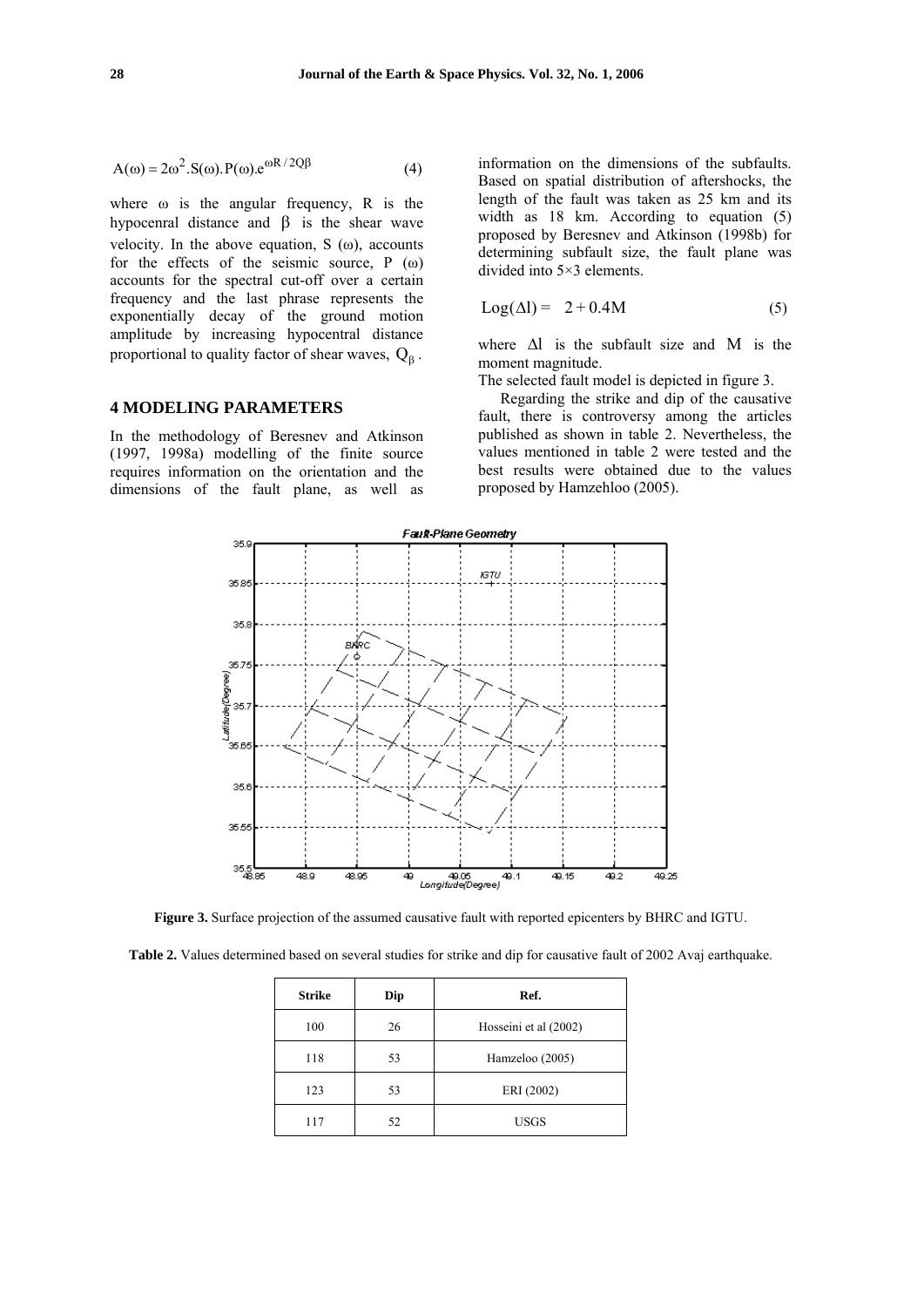In addition the above method needs information related to attenuation, site characterization and spectral decay parameter, which determines the shape of the Fourier amplitude spectra at high frequencies.

S-wave attenuation is approximated from near field accelerograms, triggered during the main shock of the Avaj earthquake as equation (3) (Kamalian et al. 2005).

$$
Q_{\beta} = 63f^{0.9}
$$
 (6)

It might be worth mentioning that for some regions with a well determined velocity model we can convolve the radiation from the source with theoretically calculated path effects but in the case where we do not have any reliable velocity model we can consider path effect as the multiplication of the geometrical spreading and Q functions (Boore, 1983).

For each of the stations mentioned, the K parameter, which actually controls the level of high-frequency radiation in the simulated time history, was determined based on the Anderson and Quass (1988) proposed method. In this method, the K parameter has been related to the slope of the line fitted to the acceleration spectrum at high frequencies, through relation:

$$
a(f) = A_0 e^{-\pi \kappa f} \qquad f > f_E \tag{7}
$$

a(f) is the amplitude spectrum of acceleration, f is the frequency,  $A_0$  is the factor depends on source, path and maybe some other factors and K is the spectral decay parameter.

Figure 4. is an example which shows the line fitted to the high frequency portion of acceleration spectra at Abhar station, the whole results related to determining spectral decay parameter and evaluating quality factor for shear wave using accelerographs obtained during the main shock of the Avaj earthquake are given in Kamalian et al. (2005), in addition the K values determined for stations used are listed in table 3.

Regarding that there was no geophysical or geotechnical attempts to determine site classes, the site amplification factor for each of the stations used was approximated using horizontal to vertical spectral ratio (HVSR) or receiver function technique (equation (5)), which can be computed at each j site for the i event at the central frequency  $f_k$  from the root mean square average of the amplitude spectral (Field et al. 1995).



**Figure 4.** Line fitted to high frequency portion of acceleration spectra at Abhar station.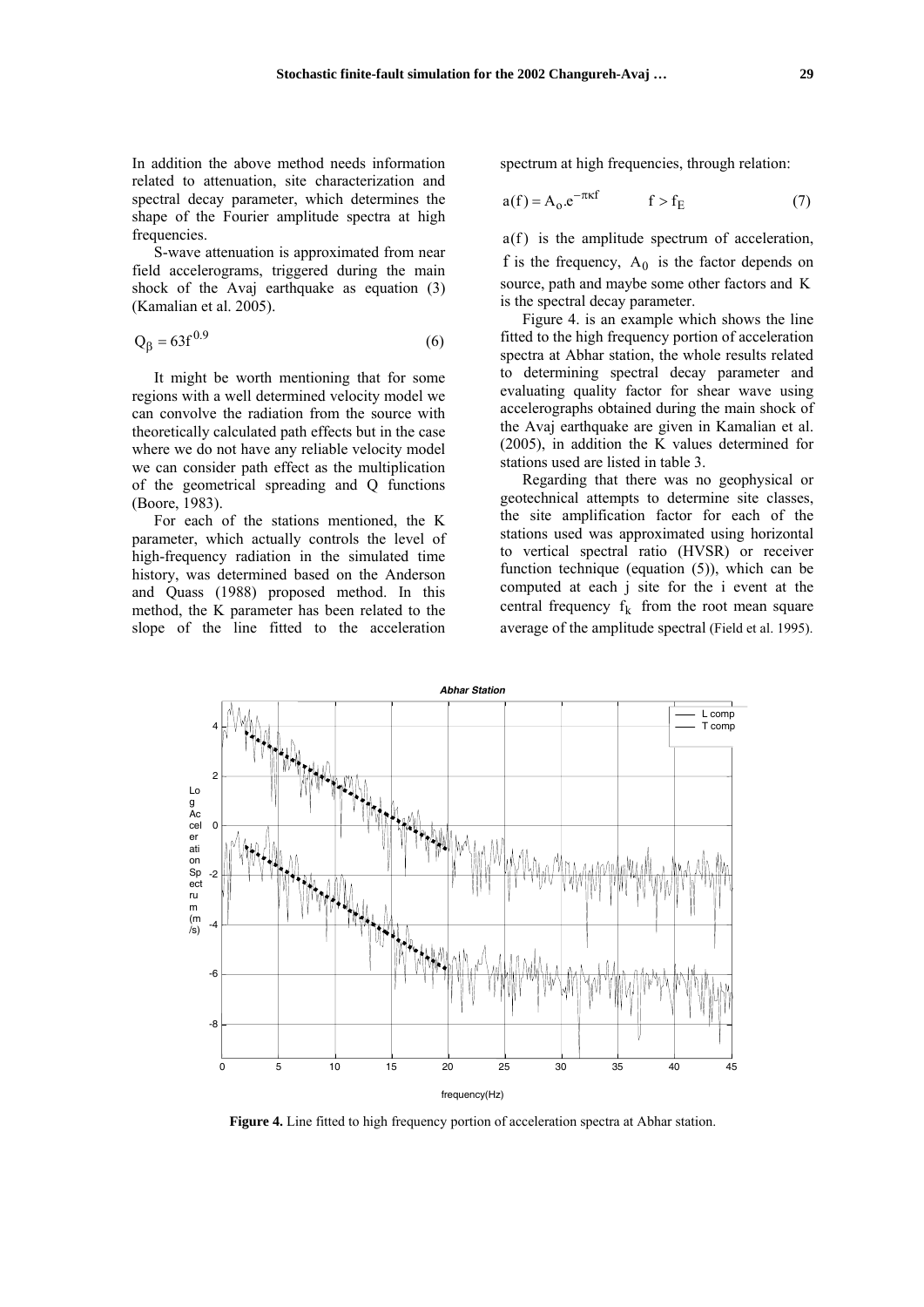| <b>STATION</b>      |       | Spectral decay parameter |       |  |  |  |
|---------------------|-------|--------------------------|-------|--|--|--|
|                     | L     | т                        |       |  |  |  |
| ABEGARM             | 0.098 | 0.112                    | 0.105 |  |  |  |
| AVAJ                | 0.059 | 0.056                    | 0.058 |  |  |  |
| <b>RAZAN</b>        | 0.046 | 0.056                    | 0.051 |  |  |  |
| <b>SHIRINSO</b>     | 0.061 | 0.053                    | 0.057 |  |  |  |
| <b>DARSCHIN</b>     | 0.075 | 0.077                    | 0.076 |  |  |  |
| <b>KABODARAHANG</b> | 0.056 | 0.050                    | 0.053 |  |  |  |
| <b>ABHAR</b>        | 0.088 | 0.084                    | 0.086 |  |  |  |
| <b>BAHAR</b>        | 0.055 | 0.052                    | 0.054 |  |  |  |
| KHARAGHAN           | 0.098 | 0.110                    | 0.104 |  |  |  |

**Table 3.** K values determined for stations used in the present study.

$$
HVSR_{ij}(f_k) = 1/\sqrt{2}
$$

$$
\frac{\text{sqrt}(absH_{ij}(f_k)_{NS}^2 + absH_{ij}(f_k)_{EW}^2)}{\text{absV}_{ij}(f_k)}
$$
(8)

where:

 $H_{ii}(f_k)_{NS}$ : Fourier spectra of the NS component,

 $H_{ii}(f_k)_{\text{EW}}$ : Fourier spectra of the EW component

 $V_{ii}(f_k)$ : Fourier spectra of the vertical

component.

Figure 5 shows the specified amplification factor determined for the Shirinsou station using the HVSR method.

Another important input parameter of the methodology employed is the stress parameter  $\Delta \sigma$  since  $\Delta \sigma$  is known to have very great uncertainties for past events and even greater for future ones (Beresnev and Atkinson, 1998b), its value was kept at 50 bars, following the suggestion of the writers of the simulation code used (Beresnev and Atkinson, 1998a). All of the parameters used are tabulated in table 4.



 **Figure 5.** Specified amplification factor determined for Shirinsou station, using the HVSR method.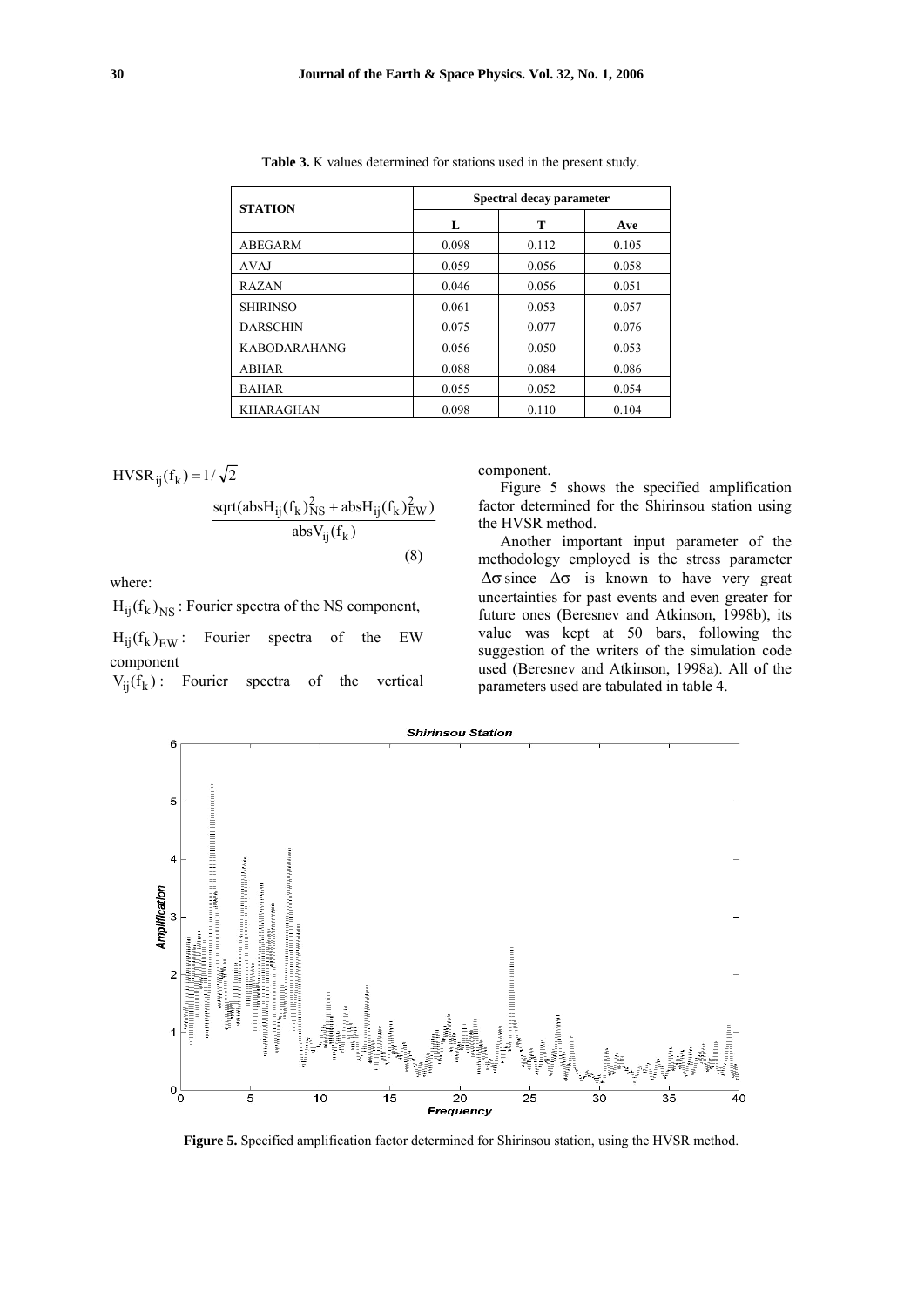## **5 RESULTS**

As can be seen in table 4 the only parameter which has no systematic or even empirical approach is the sfact parameter. The sfact parameter accounts for the amplitude of the radiation at frequencies higher than the corner frequency of the subfaults. Expected values of sfact are in the 0.7 to 2 range. We tested different values in the acceptable range and suggest 1.7 for sfact. Low values of the sfact are related to the event with slower slip and vise versa (Beresnev and Atkinson, 1998b).

The installation of a dense temporary network, by IIEES, one day after The Changureh-Avaj main shock gave us the opportunity to derive the fault dimensions, directly from aftershocks. Based on spatial distribution of aftershocks, the length of the fault was taken as 25 km and its width as 18 km, in addition the size of the subfault is derived using empirical relation given by Beresnev and Atkinson (1998b) as 5 km so the fault plane is devided into 5×3 elements.

In figure 6-7 the Fourier spectra of simulated and recorded data at each station are compared, together with the S portion of L and T components, as well as the S part of the simulated one.

The simulated traces consist of random horizontal components and have the same sampling interval as the recorded traces to which they are compared (0.005 sec).

Regarding the observed baseline offset in simulated traces, the PGA values related to correct and uncorrected simulated time histories are compared with real ones and the results are given in table 5. In addition the Fourier spectra of simulated traces are not affected due to baseline correction procedure in frequencies higher than 0.1 Hz as can be seen in table5; it has only negligible effect on obtained PGA values.

| <b>Parameter</b>                     | Changureh-Avaj Earthquake |
|--------------------------------------|---------------------------|
| <b>Fault orientation</b>             | strike 118, dip 53        |
| Fault length (km)                    | 25                        |
| Fault width (km)                     | 18                        |
| Mainshock moment magnitude (M)       | 6.5                       |
| Stress parameter (bars)              | 50                        |
| Subfault dimensions (km)             | 5                         |
| <b>Number of subfaults</b>           | 18                        |
| Crustal shear-wave velocity (km/sec) | 3.5                       |
| Crustal density (g/cm3)              | 2.8                       |
| Distance-dependent duration term     | $1/f_c + 0.05R$           |
| <b>Geometric spreading</b>           | 1/R                       |
| Q(f)                                 | $63f^{0.9}$               |
| <b>Windowing function</b>            | Saragoni-Hart             |
| sfact                                | 1.7                       |

**Table 4.** Modeling parameters used for simulating 2002 Changureh-Avaj earthquake.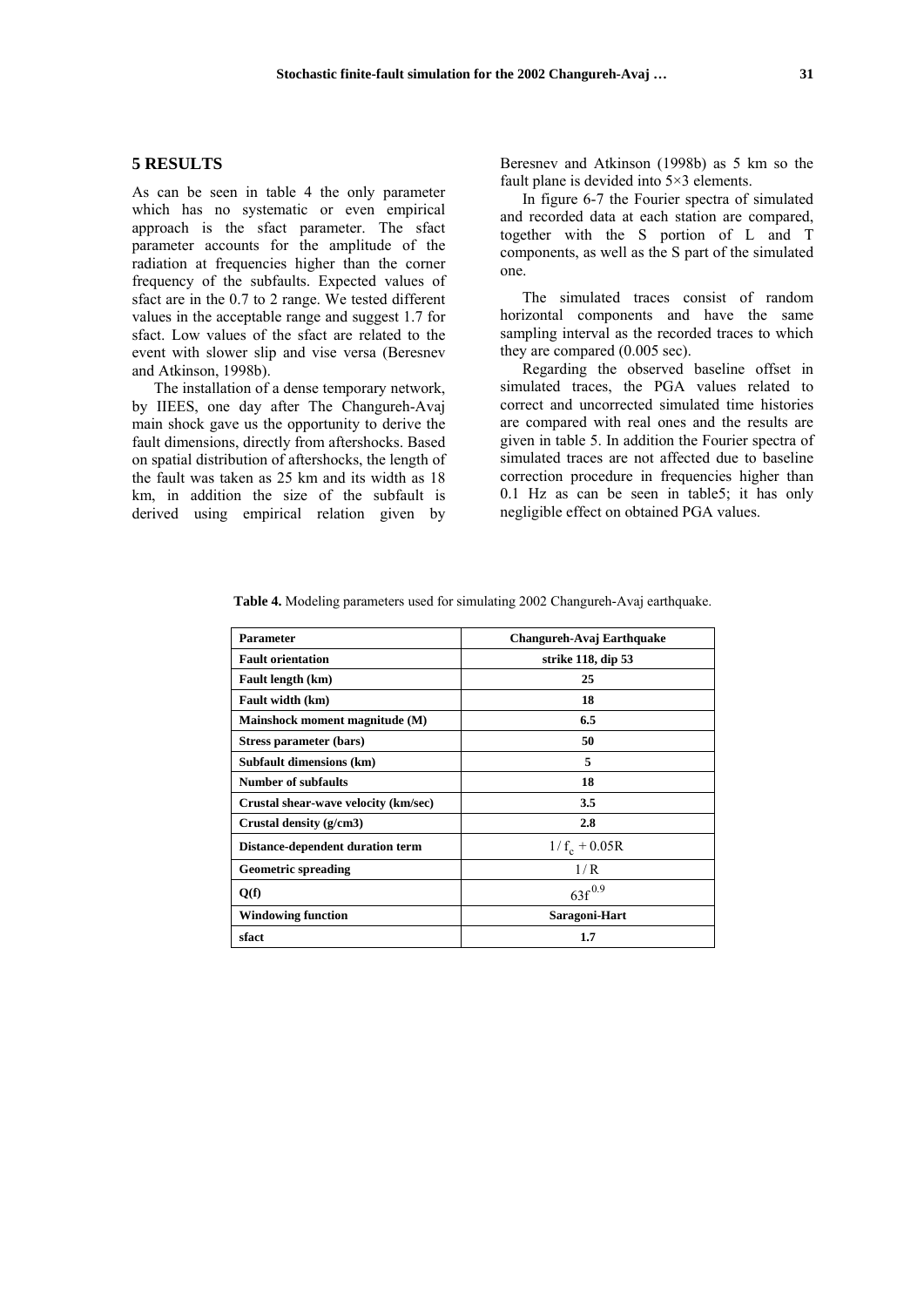

**Figure 6.** Fourier spectra of simulated and recorded time histories at horizontal components at Avaj station together with the S portion of L and T components, as well as the S part of the simulated one.

| <b>Station</b> | <b>PGA</b><br>(g/10) | <b>Sim(Corrected)</b><br>$(m.s-2)$ | Simulated(un)<br>$(m.s-2)$ | <b>Error</b><br>(%) | <b>Site</b><br><b>Class</b> |
|----------------|----------------------|------------------------------------|----------------------------|---------------------|-----------------------------|
| Avaj           | 4.4738               | 4.7011                             | 4.697                      | 5                   |                             |
| Abegarm        | 1.2883               | 1.3352                             | 1.3789                     | 3                   | $\overline{4}$              |
| Razan          | 1.942                | 1.6991                             | 1.7378                     | 10                  | 4                           |
| Abhar          | 0.5533               | 0.5007                             | 0.5277                     | 4                   | 4                           |
| Bahar          | 0.3634               | 0.3889                             | 0.4005                     | 7                   |                             |
| Darschin       | 0.6571               | 0.6144                             | 0.5938                     | 6                   | $\overline{4}$              |
| Razeghan       | 0.4204               | 0.4994                             | 0.5056                     | 18                  | 4                           |
| Shirinsou      | 1.5095               | 1.4435                             | 1.4016                     | 4                   | 3                           |
| Kabodarahang   | 1.25                 | 0.7618                             | 0.8033                     | 35                  |                             |

**Table 5.** Estimated error between simulated and recorded time histories.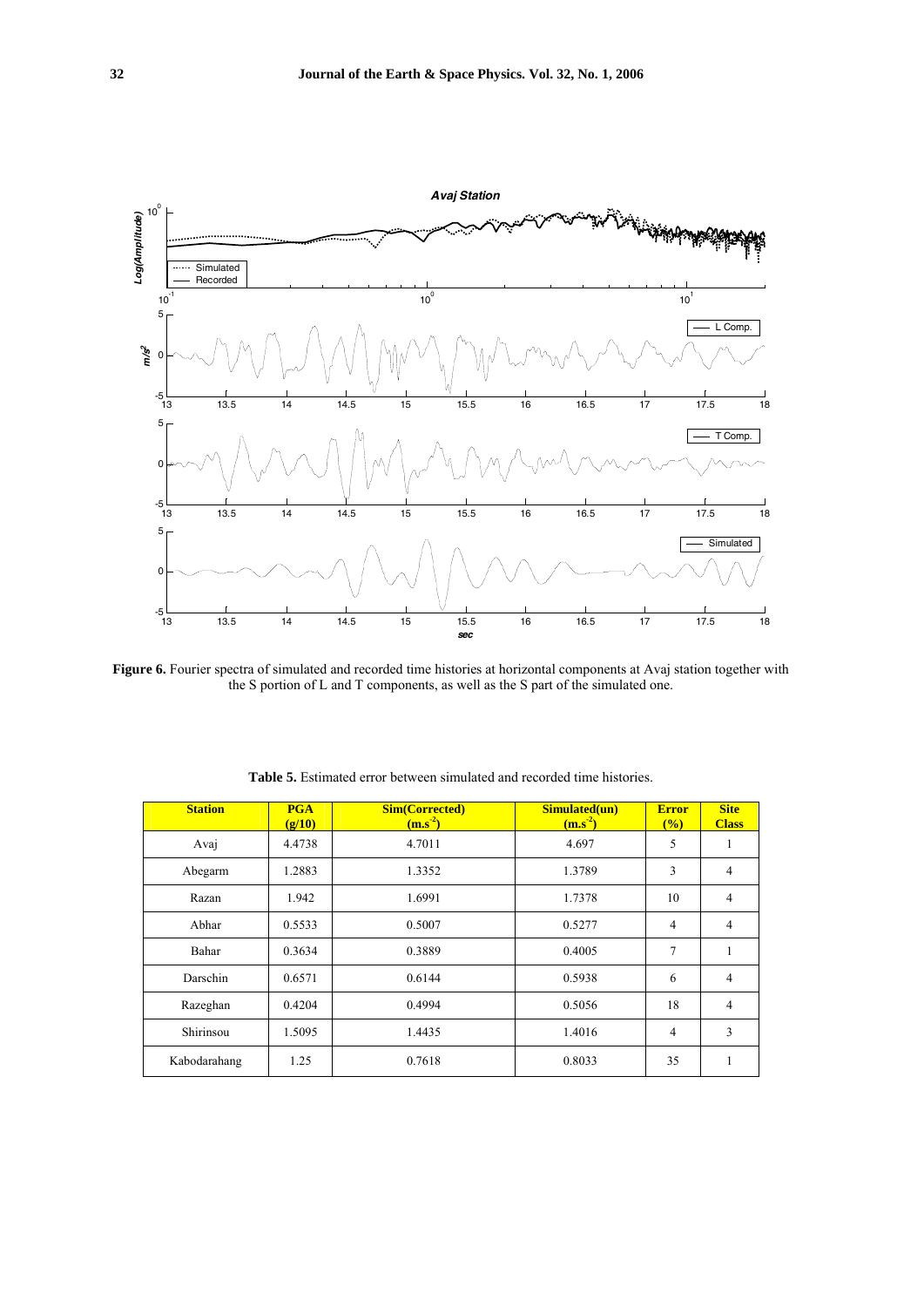

Figure 7. Fourier spectra of simulated and recorded time histories at horizontal components in Abegarm, Razan, Shirinsou, Darschin, Abhar, Razeghan and Bahar stations together with the S portion of L and T components, as well as the simulated one.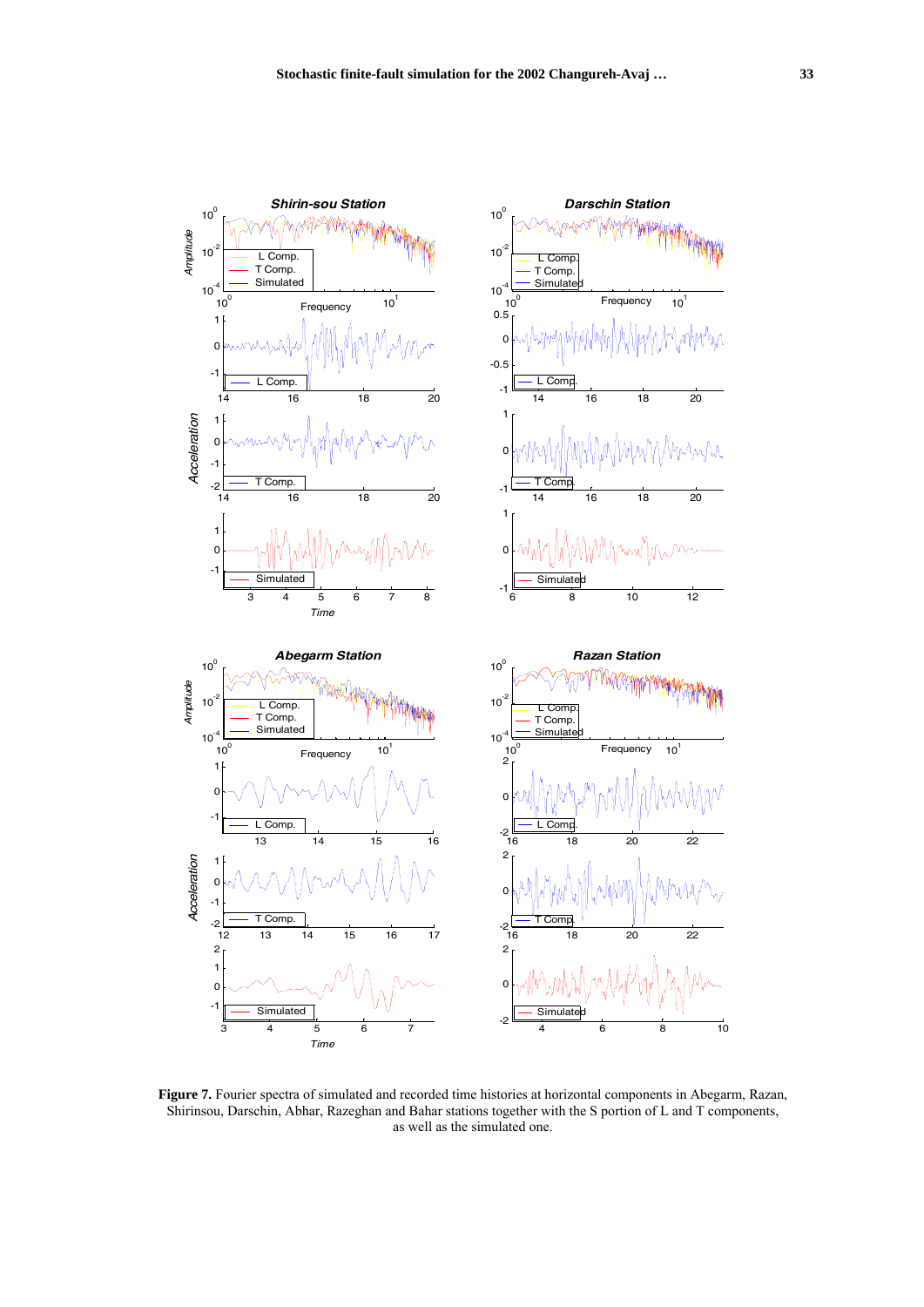

### **6 DISCUSSION**

We simulated acceleration time histories and Fourier spectra recorded at Avaj, Abegarm, Razan, Shirin-sou, Darschin, Kabodar ahang, Abhar, Razeghan and Bahar stations, installed at distances ranging from 28 to 100 km with respect to the epicentre of the earthquake examined, during the 2002 Avaj earthquake mainshock. The method used for simulation is the Stochastic finite-fault method proposed by Beresnev and Atkinson (1997). Considering that the site classes for stations used are unknown we employed the H/V ratio technique to estimate site specific amplification function. Based on the attempts made for finding the best element to replace the focal of the earthquake, simulation results proposed that the nucleation start at the northwestern termination of the top of the fault and propagate radially toward southeastern which caused the stations such as Qom, 250 km from the epicenter of the earthquake, to trigger. The proposed nucleation point is in good agreement with the reported epicenter by BHRC determined from strong motion data based on the circle and chord method. The value obtained for sfact, sfact  $=1.7$ , shows relatively faster slip on the causative fault of the Changureh-Avaj event. According to

the simulation results the amplitude of the spectra observed is generally very well matched in the frequency range (0.5 to 20 Hz), nevertheless large discrepancies are observed in the lower frequency range at most stations. This might be due to representation of the source or the local site amplifications. The overestimation of the simulated spectra at low frequencies observed at Abegarm, Razan and Kaboodar-ahang stations, but not the case at the remaining stations, shows that the source model employed works successfully for them, so the differences observed between simulated and true spectra are attributed to site response. Peak ground accelerations are generally well reproduced (error<10%) except from stations Razeghan and Kaboodar-ahang where estimation errors are 25% and 32% respectively. Nevertheless, considering the error featured using attenuation relationships, they are still quite acceptable.

#### **7 CONCLUSIONS**

On the basis of simulation of recorded strong ground motion at 9 stations for the 2002 Avaj earthquake, the following conclusions have emerged: